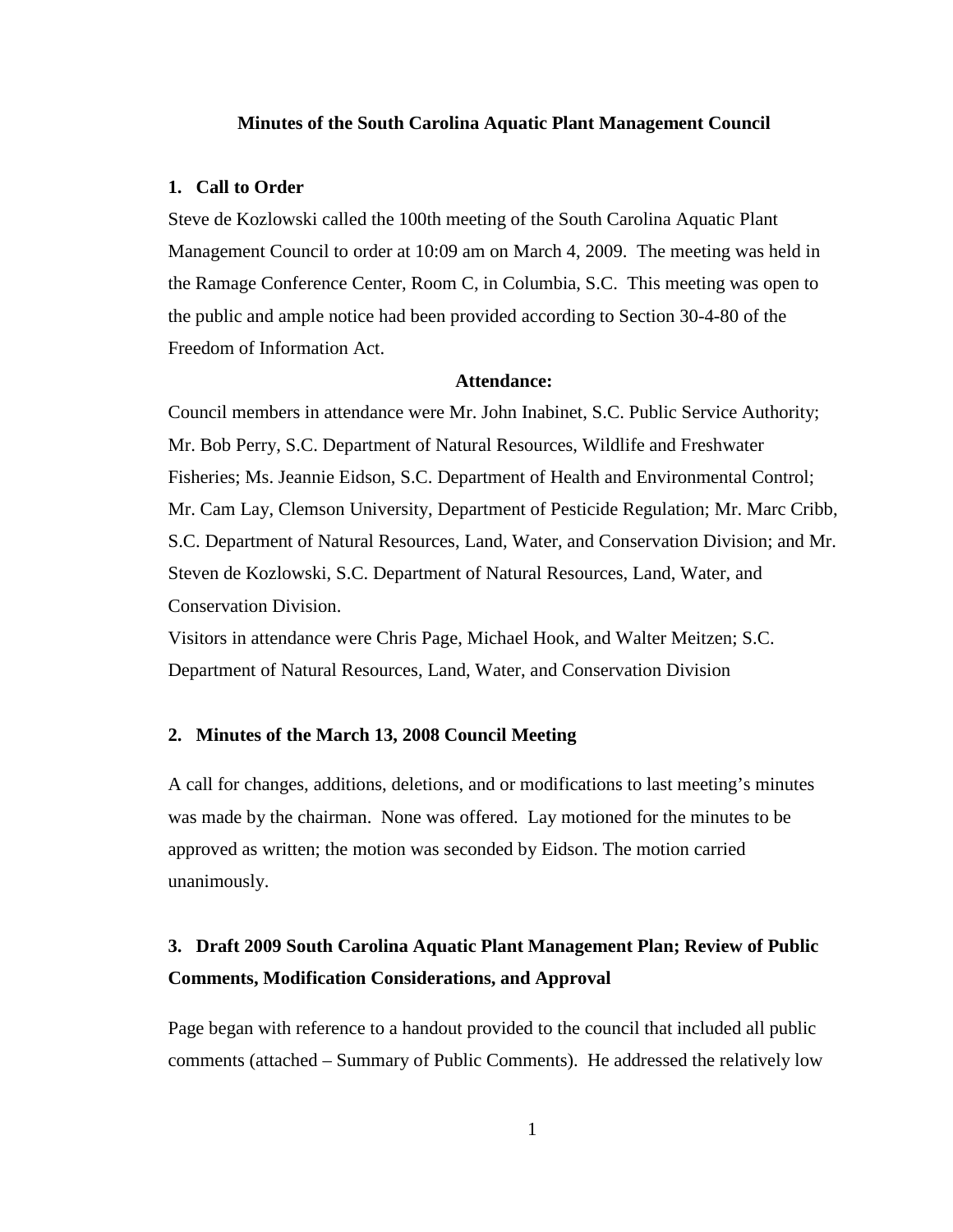number of public comments and the distribution of notice of the public comment period. Notice was posted on the DNR web site and sent out to all parties typically included in DNR news releases. Furthermore, several groups and individuals were contacted directly (attached- public notice list). De Kozlowski responded saying that the mail out database be maintained as it currently is and added to as comments come in from any additional stakeholders. Inabinet suggested insuring that Representative P.D. Lowe be included in the distribution list.

Conversation turned to the two commenters. Both were concerned with treatments in the Santee Cooper Lakes. Mrs. Philomena A. Volpe addressed weed growth in her cove and asked if the area was included in planned treatments for this year. Page indicated that he had spoken with Chip Davis and the issue was known to him and the area was included in planned treatments for 2009. A response to Mrs.Volpe informed her of this. In relation to Mr. David Sweat, a second commenter, De Kozlowski inquired if Inabinet knew of any specific concerns held by 'guides' as referred to in Mr. Sweat's comments; Inabinet said that he knew of none beyond 'casual comments'. Page referred to Mr. Sweat's concern of the impacts of treatments on mussel populations. As indicated in the hand out, Page pointed out that the dominant mussel in the Santee Cooper Lakes is *Corbicula fluminea* and the full impact of the treatments was unknown. Full comments are attached. Lay offered to respond to Mr. Sweat's concerns regarding pesticide action. Furthermore, he suggested Extoxnet [\(http://extoxnet.orst.edu/pips/aldicarb.htm\)](http://extoxnet.orst.edu/pips/aldicarb.htm) as a good source for information on the web. The chairman asked if there were any proposed changes in response to the comments; Page said there was none.

Eidson requested that if the Extoxnet site meets with program approval, it be linked to from the DNR ANSP website. De Kozlowski requested that Clemson DPR be linked to as well.

In regards to the response to comments, members agreed that they were well written, and suggested that Lay be referred to directly as a resource for Mr. Sweat to contact with specific concerns.

The chairman turned the conversation to the Draft 2009 Aquatic Management Plan. Page indicated that only typos had been changed since the last agreed upon version. De Kozlowski referred to a grass carp stocking summary that Page prepared for the last DNR

2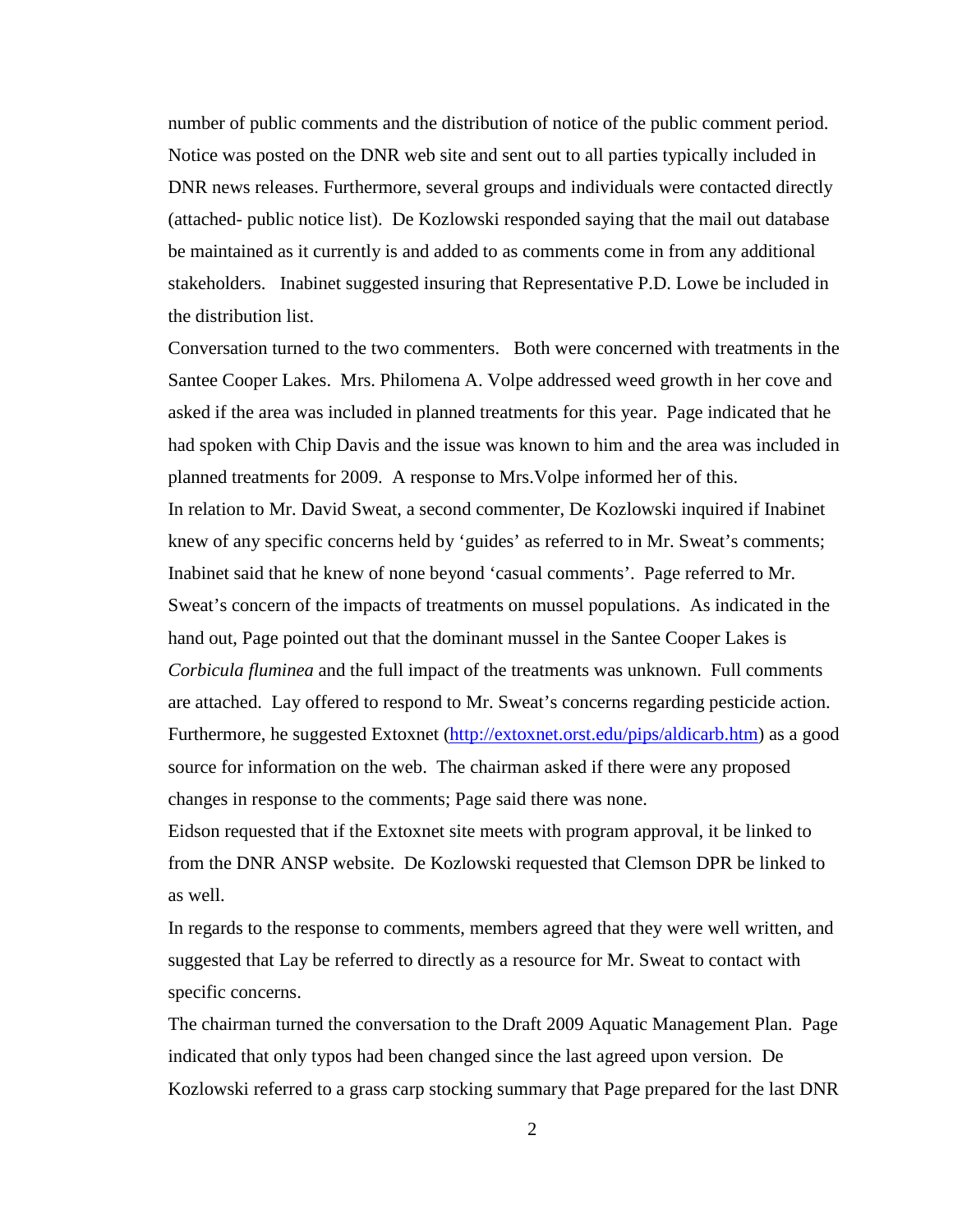board meeting. He told the council members that he had provided this summary to the DNR board members as part of his explanation of the stocking plan and its rational as well as the draft plan approval process and schedule. He indicated that the chairman of the board had expressed his desire to review all future carp stocking plans and was in agreement with and was prepared to approve the current plans. De Kozlowski informed the council members that the carp stocking plan goes before the DNR board at its next meeting. That meeting is scheduled for 11:00 a.m. on March,  $11<sup>th</sup>$  2009 in the DNR Board Room in the Dennis Building. De Kozlowski gave an overview and explanation of the summary (attached – Grass Carp Summary). He followed with an emphasis of the uncertainty of planned funding levels, explaining that flexibility may be called for with respect to both totals and sources. Inabinet asked for clarification on the term and cycle of the contract between DNR and Santee-Cooper. Page explained that the contract runs from April through November and the most recent iteration is currently under review by MMO for approval as a contract between state agencies. The chairman asked for comments and or questions regarding the draft plan; there was none. Inabinet moved to approve the 2009 Aquatic Plant Management Plan as presented by staff. It was seconded by Eidson. Being no further comment, the motion carried unanimously.

# **4. Other Business**

The chairman began discussion by indicating that he had no new business to offer and that all previously mentioned situations, especially budgetary, were unchanged. Page offered an update of water body signage projects including the posting of grass carp anti-predation regulations in stocked waters. Also mentioned was a new brochure produced by the Southeast Aquatic Resources Partnership (SARP), addressing aquatic invasive species. The ANSP will begin including the brochure in its public awareness efforts. The chairman explained the organization of the Aquatic Nuisance Species Task Force and our specific region, the Gulf and South Atlantic Regional Panel on Aquatic Invasive Species, and some of the benefits of our inclusion in the group (e.g. the brochures). Inabinet inquired as to the funding source for the sign project, and offered support in the effort by way of materials and or installation. Lay asked for insight on